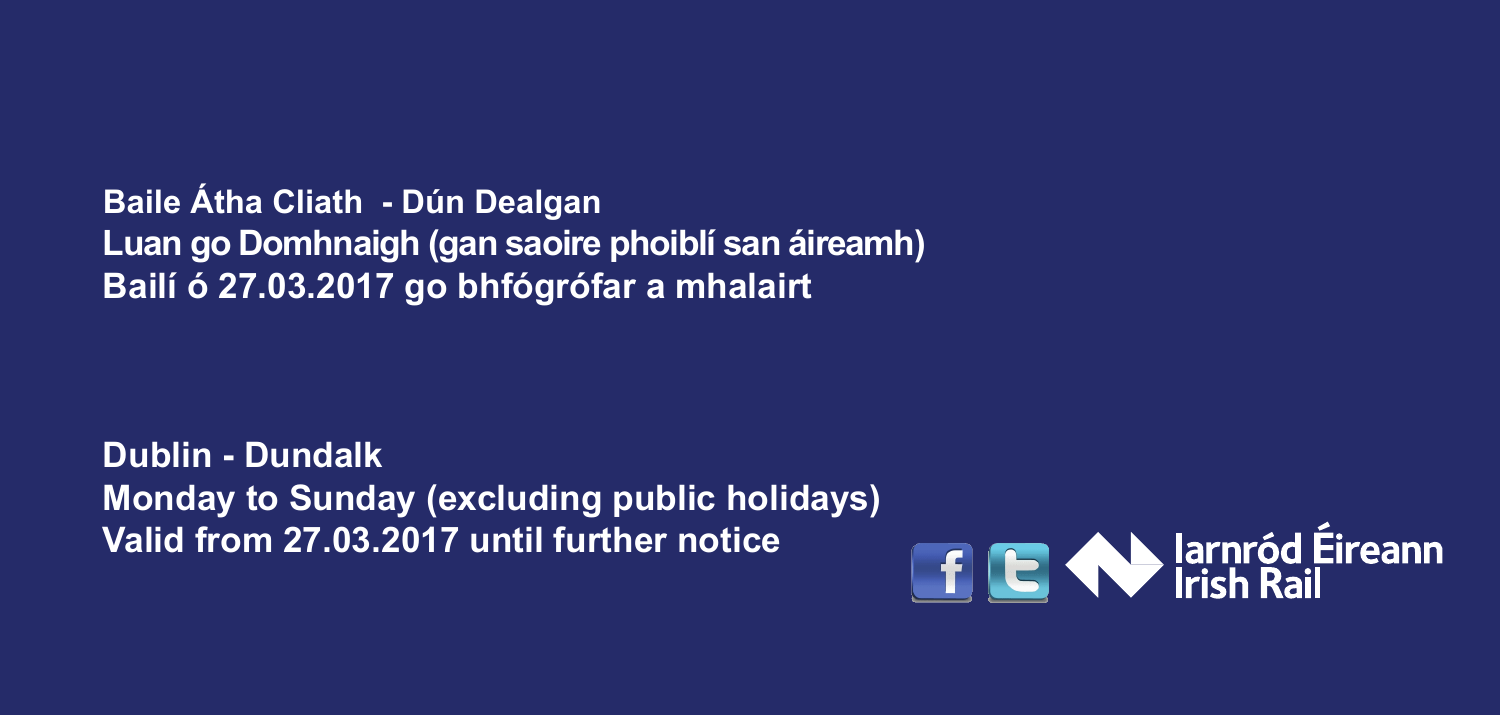# **Baile Átha Cliath - Dún Dealgan - Luan go Satharn (gan saoire phoiblí san áireamh) - Bailí ó 27.03.2017 go bhfógrófar a mhalairt Dublin - Dundalk - Monday - Saturday (excluding public holidays) - Valid from 27.03.2017 until further notice**

|                                               |     | MON/            | <b>MON</b>      | <b>MON/</b>     | <b>SAT</b>                                   | <b>MON/</b>     | <b>SAT</b>  | <b>MON/</b>     | <b>MON/</b> | <b>MON</b>      | <b>MON</b>      | <b>MON/</b>          | <b>MON</b>      | <b>MON</b>      | <b>MON/</b>          | <b>MON/</b>     | <b>FRI</b>  | <b>MON</b>      | <b>SAT</b>  | <b>MON/</b>    |
|-----------------------------------------------|-----|-----------------|-----------------|-----------------|----------------------------------------------|-----------------|-------------|-----------------|-------------|-----------------|-----------------|----------------------|-----------------|-----------------|----------------------|-----------------|-------------|-----------------|-------------|----------------|
|                                               |     | <b>FRI</b>      | <b>SAT</b>      | <b>FRI</b>      | <b>ONL</b>                                   | <b>FRI</b>      | <b>ONLY</b> | <b>SAT</b>      | <b>SAT</b>  | <b>SAT</b>      | <b>SAT</b>      | <b>SAT</b>           | <b>SAT</b>      | <b>SAT</b>      | <b>SAT</b>           | <b>SAT</b>      | <b>ONLY</b> | <b>FRI</b>      | <b>ONLY</b> | <b>SAT</b>     |
| <b>BRAY Dalv</b>                              | Dep | .               | .               | $\cdots$        | $\mathbf{r}$ , $\mathbf{r}$ , $\mathbf{r}$ , | 08.02           | 08.02       | .               | $\cdots$    | .               | .               | $\cdots$             | .               | $\cdots$        | $\cdots$             | $\cdots$        | .           | .               | .           | $\cdots$       |
| <b>DUN LAOGHAIRE Mallin</b>                   | Dep | . .             | $\cdot$ $\cdot$ | $\cdot$ $\cdot$ | $\sim$                                       | 08.20           | 08.20       | $\cdot$ .       | $\cdot$ .   | $\cdot$ $\cdot$ | $\cdot$ $\cdot$ | $\cdot$ .            | $\cdot$ .       | $\sim$          | $\cdot$ $\cdot$      | $\cdot$ .       | $\sim$      |                 | $\sim$      | $\sim$         |
| <b>Blackrock</b>                              | Dep | .               |                 | .               |                                              | 08.24           | 08.26       | .               | 1.1.1       | .               | .               | .                    | 1.1.1           | .               | $\cdots$             | $\cdots$        |             |                 | .           |                |
| <b>Sydney Parade</b>                          | Dep | $\cdot$ $\cdot$ | $\sim$          | $\cdot$ $\cdot$ | $\sim$                                       | $\cdot$ .       | $\sim$      | $\cdot$ .       |             | $\cdot$ $\cdot$ | $\cdot$ .       | $\sim$               | $\cdot$ .       | $\sim$          | $\cdot$ .            | . .             |             |                 | $\sim$      | $\sim$         |
| Lansdowne Road                                | Dep | .               | .               | $\cdots$        |                                              | 08.34           | 08.35       | .               | $\cdots$    | .               | .               | $\cdots$             | .               | .               | .                    | $\cdots$        | $\cdots$    | .               | .           | $\cdots$       |
| <b>Grand Canal Dock</b>                       | Dep | . .             | $\cdot$ $\cdot$ | $\cdot$ $\cdot$ | $\sim$                                       |                 | $\sim$      | $\cdot$ $\cdot$ |             | $\cdot$ $\cdot$ | $\cdot$ $\cdot$ | $\sim$               | $\cdot$ $\cdot$ | $\cdot$ $\cdot$ | $\cdot$ .            | $\cdot$ $\cdot$ |             |                 | $\sim$      | $\sim$         |
| <b>DUBLIN Pearse</b><br>$\boldsymbol{\Theta}$ | Dep | 07.09           |                 | 07.54           | 07.54                                        | 08.39           | 08.40       | .               | 10.00       | .               | 11.10           | .                    | $\cdots$        | 12.30           | .                    | 13.30           |             | 14.44           | 14.44       | .              |
| <b>Tara Street</b>                            | Dep | 07.11           | $\cdot$ .       | 07.56           | 07.56                                        | 08.42           | 08.44       | $\cdot$ .       | 10.02       | $\cdot$ $\cdot$ | 11.13           | $\sim$               | $\cdot$ $\cdot$ | 12.32           | $\cdot$ $\cdot$      | 13.32           |             | 14.47           | 14.47       | $\sim$         |
| <b>DUBLIN Connolly OO</b>                     | Arr | 07.15           |                 | 08.00           | 08.00                                        | 08.46           | 08.47       | .               | 10.06       | .               | 11.16           | .                    | .               | 12.36           | .                    | 13.36           | .           | 14.50           | 14.50       | 1.1.1          |
| <b>DUBLIN Connolly</b>                        | Dep | 07.15           | 07.35           | 08.00           | 08.00                                        | 08.47           | 08.49       | 09.30           | 10.06       | 10.35           | 11.17           | 11.20                | 11.45           | 12.36           | 3.20                 | 13.36           | 14.45       | 14.51           | 14.51       | 15.20          |
| Howth Jctn. & Donaghmede                      | Dep |                 | .               | 08.14           | 08.14                                        | 08.59           | 09.00       | .               | $\cdots$    | .               | 11.26           | .                    | .               | .               | .                    | .               | 1.1.1       | 15.01           | 15.01       | $\cdots$       |
| <b>Clongriffin</b>                            | Dep | . .             | $\cdot$ .       | $\sim$          | $\sim$ $\sim$                                | $\cdot$ $\cdot$ | $\sim$      | $\cdot$ $\cdot$ | $\sim$      | $\cdot$ $\cdot$ | 11.34           | $\ddot{\phantom{0}}$ | $\cdot$ $\cdot$ | $\cdot$ $\cdot$ | $\cdot$ .            | $\cdot$ $\cdot$ | $\sim$      |                 | $\sim$      | $\cdot$ .      |
| Portmarnock                                   | Dep | .               |                 | 08.18           | 08.18                                        | 09.03           | 09.04       | .               | 1.1.1       |                 | 11.37           | .                    |                 | .               | 1.1.1                |                 | .           | 15.05           | 15.05       | 1.1.1          |
| Malahide                                      | Dep | 07.30           | $\cdot$ .       | 08.22           | 08.22                                        | 09.07           | 09.09       | $\cdot$ .       | 10.25       | 10.53           | 11.42           | $\sim$               | 12.03           | 12.52           | $\ddot{\phantom{0}}$ | 13.54           |             | 15.09           | 15.09       | $\sim$         |
| <b>Donabate</b>                               | Dep | 07.34           | .               | 08.27           | 08.27                                        | 09.12           | 09.13       | .               | 10.30       | 10.58           | 11.46           | .                    | 12.07           | 12.57           | .                    | 13.58           |             | 15.14           | 15.14       | .              |
| Rush & Lusk                                   | Dep | 07.39           | $\cdot$ $\cdot$ | 08.31           | 08.31                                        | 09.16           | 09.18       |                 | 10.34       | 11.02           | 11.51           | $\ddot{\phantom{0}}$ | 12.12           | 13.01           | $\ddot{\phantom{0}}$ | 14.03           |             | 15.18           | 15.18       | $\sim$         |
| <b>Skerries</b>                               | Dep | 07.44           |                 | 08.37           | 08.37                                        | 09.22           | 09.23       | .               | 10.40       | 11.08           | 11.56           | .                    | 12.17           | 13.07           | .                    | 14.08           |             | 15.24           | 15.24       | .              |
| <b>Balbriggan</b>                             | Arr | 07.50           | $\cdot$ .       | 08.42           | 08.42                                        | 09.27           | 09.29       | $\cdot$ .       | 10.45       | 11.13           | 12.02           | . .                  | 12.23           | 13.12           | $\ddot{\phantom{a}}$ | 14.14           |             | 15.31           | 15.29       | $\cdot$ .      |
| Gormanston                                    | Dep |                 |                 | 08.47           | 08.47                                        | 09.32           | 09.33       | .               | 10.50       | 11.18           | 12.06           | .                    | 12.27           | 13.17           | .                    | 14.18           |             | .               | 15.34       | 1.1.1          |
| Laytown                                       | Dep | 07.57           |                 | 08.52           | 08.52                                        | 09.37           | 09.38       |                 | 10.55       | 11.23           | 12.11           | $\cdot$ .            | 12.32           | 13.22           |                      | 14.23           | 15.20       |                 | 15.39       | $\cdot$ .      |
| <b>DROGHEDA MacBride</b>                      | Arr | 08.04           | 08.09           | 08.59           | 09.00                                        | 09.44           | 09.45       | 10.06           | 11.03       | 11.30           | 12.18           | 11.56                | 12.40           | 13.29           | 13.56                | 14.31           | 15.27       | 15.45           | 15.47       | 15.54          |
| <b>DROGHEDA MacBride</b>                      | Dep |                 | 08.09           | 08.59           | $\sim$                                       | 09.45           | 09.46       | 10.06           |             |                 | 12.19           | 11.56                | $\cdot$ .       | $\sim$          | 13.56                | $\cdot$ .       | 15.27       |                 | $\sim$      | 15.54          |
| <b>DUNDALK Clarke</b>                         | Arr | $\cdots$        | 08.31           | 09.24           | 1.1.1                                        | 10.09           | 10.10       | 10.28           | .           |                 | 12.43           | 12.18                | .               | .               | 14.18                | $\cdots$        | 15.52       |                 | .           | 16.16          |
|                                               |     |                 | То              | $\cdot$ $\cdot$ | $\sim$                                       | $\sim$          | $\sim$      | To              |             | $\cdot$ $\cdot$ | $\cdot$ $\cdot$ | Т٥                   | $\cdot$ $\cdot$ | $\sim$          | To                   | $\cdot$ .       | $\sim$      | $\cdot$ $\cdot$ | $\sim$      | To             |
|                                               |     |                 | <b>Belfast</b>  |                 |                                              |                 |             | <b>Belfast</b>  |             |                 |                 | <b>Belfast</b>       |                 |                 | <b>Belfast</b>       |                 |             |                 |             | <b>Belfast</b> |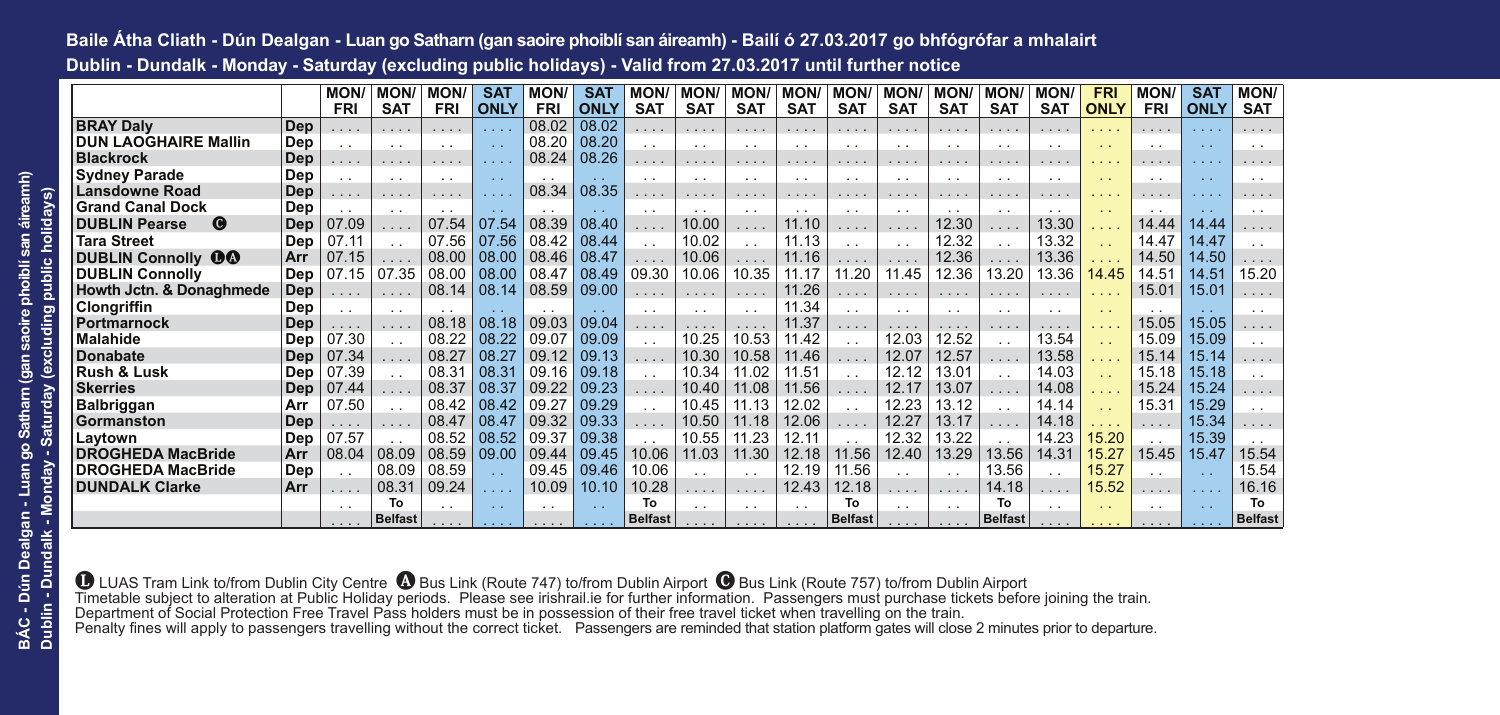### **Baile Átha Cliath - Dún Dealgan - Luan go Satharn (gan saoire phoiblí san áireamh) - Bailí ó 27.03.2017 go bhfógrófar a mhalairt Dublin - Dundalk - Monday - Saturday (excluding public holidays) - Valid from 27.03.2017 until further notice**

|                                     |     | <b>MON/</b> | <b>SAT</b>                                                                       | <b>MON</b>      | <b>MON</b>      | <b>MON</b>                  | <b>MON</b>           | <b>MON/</b>     | <b>SAT</b>                                                         | <b>MON/</b>     | <b>MON/</b>     | <b>SAT</b>    | <b>MON/</b>     | <b>MON</b>      | <b>MON</b>           | <b>MON</b>      | <b>MON/</b>          | <b>MON/</b>             |
|-------------------------------------|-----|-------------|----------------------------------------------------------------------------------|-----------------|-----------------|-----------------------------|----------------------|-----------------|--------------------------------------------------------------------|-----------------|-----------------|---------------|-----------------|-----------------|----------------------|-----------------|----------------------|-------------------------|
|                                     |     | <b>FRI</b>  | <b>ONLY</b>                                                                      | <b>SAT</b>      | <b>SAT</b>      | <b>SAT</b>                  | <b>FRI</b>           | <b>FRI</b>      | <b>ONLY</b>                                                        | <b>FRI</b>      | <b>FRI</b>      | <b>ONLY</b>   | <b>SAT</b>      | <b>SAT</b>      | <b>SAT</b>           | <b>SAT</b>      | <b>SAT</b>           | <b>SAT</b>              |
| <b>BRAY Dalv</b>                    | Dep | .           | $\mathbf{1} \cdot \mathbf{1} \cdot \mathbf{1} \cdot \mathbf{1} \cdot \mathbf{1}$ | .               | .               | .                           | .                    | .               | $\mathbf{1} \times \mathbf{1} \times \mathbf{1} \times \mathbf{1}$ | 16.50           | .               |               | .               | .               | $\cdots$             | .               | $\cdots$             | .                       |
| <b>DUN LAOGHAIRE Mallin</b>         | Dep | $\sim$      | $\sim$                                                                           | $\cdot$ $\cdot$ | $\cdot$ $\cdot$ | $\cdot$ $\cdot$             | $\sim$               | $\cdot$ $\cdot$ | $\sim$                                                             | 17.09           | $\cdot$ .       | $\sim$ $\sim$ | $\cdot$ $\cdot$ | $\cdot$ $\cdot$ | $\sim$               | $\cdot$ .       | $\sim$               | $\cdot$ $\cdot$         |
| <b>Blackrock</b>                    | Dep | .           | 1.1.1.1                                                                          | .               | $\cdots$        | $\sim$ $\sim$ $\sim$ $\sim$ | 1.1.1                | .               | 1.1.1.1                                                            | 17.13           | .               | 1.1.1.1       |                 | $\cdots$        | $\cdots$             | 1.1.1           | $\cdots$             |                         |
| <b>Sydney Parade</b>                | Dep | $\sim$      | $\sim$                                                                           | $\cdot$ .       | $\cdot$ $\cdot$ | $\cdot$ .                   | $\cdots$             | $\cdot$ .       | $\sim$                                                             | 17.18           | $\cdot$ .       | $\sim$ $\sim$ | $\cdot$ $\cdot$ | $\sim$          | $\ddot{\phantom{0}}$ | $\cdot$ $\cdot$ | $\sim$               | $\cdot$ .               |
| <b>Lansdowne Road</b>               | Dep | 1.1.1       | 1.1.1.1                                                                          | 1.1.1           | 1.1.1           | $\cdots$                    | 1.1.1                | .               | 1.1.1                                                              | 17.22           | .               | 1.1.1         | 1.1.1           | 1.1.1           | 1.1.1                |                 | 1.1.1                | .                       |
| <b>Grand Canal Dock</b>             | Dep | $\sim$      | $\sim$                                                                           | $\cdot$ $\cdot$ | $\cdot$ .       | $\cdot$ .                   | $\cdot$ .            | $\cdot$ $\cdot$ | $\sim$                                                             | 17.25           | $\cdot$ $\cdot$ | $\sim$        | $\cdot$ $\cdot$ | $\cdot$ $\cdot$ | $\cdot$ $\cdot$      | $\cdot$ $\cdot$ | $\sim$               | $\cdot$ .               |
| <b>DUBLIN Pearse @</b>              | Dep | 15.43       | 15.43                                                                            | 16.14           | .               | 16.46                       | .                    | 17.13           | 17.15                                                              | 17.28           | 17.55           | 17.58         | 18.16           | 1.1.1           | $\cdots$             | 19.13           | 20.13                | .                       |
| <b>Tara Street</b>                  | Dep | 15.46       | 15.46                                                                            | 16.17           | $\cdot$ $\cdot$ | 16.49                       | $\ddotsc$            | 17.16           | 17.17                                                              | 17.31           | 17.58           | 18.01         | 18.19           | $\cdot$ $\cdot$ | $\ddot{\phantom{0}}$ | 19.16           | 20.16                | $\cdot$ $\cdot$         |
| $\bf{00}$<br><b>DUBLIN Connolly</b> | Arr | 15.49       | 15.49                                                                            | 16.20           | .               | 16.52                       | .                    | 17.19           | 17.20                                                              | 17.34           | 18.01           | 18.04         | 18.22           | .               | .                    | 19.19           | 20.19                | .                       |
| <b>DUBLIN Connolly</b>              | Dep | 15.50       | 15.50                                                                            | 16.21           | 16.50           | 16.53                       | 17.07                | 17.21           | 17.21                                                              | 17.35           | 18.02           | 18.05         | 18.23           | 18.40           | 19.00                | 19.20           | 20.20                | 20.50                   |
| Howth Jctn. & Donaghmede Dep        |     | 16.00       | 16.00                                                                            | 16.31           | .               | 17.03                       | 17.19                | $\cdots$        | 17.31                                                              | $\cdots$        | 18.16           | 18.15         | 18.32           | .               | .                    | 19.30           | 20.30                | .                       |
| Clongriffin                         | Dep | $\ddotsc$   | 16.03                                                                            | $\cdot$ $\cdot$ | $\cdot$ $\cdot$ | $\cdot$ .                   | $\sim$               | $\cdot$ .       | 17.33                                                              | 17.46           | 18.19           | 18.18         | 18.34           | $\cdot$ $\cdot$ | $\cdot$ $\cdot$      | $\cdot$ .       | $\sim$               | $\cdot$ .               |
| Portmarnock                         | Dep | 16.04       | 16.06                                                                            | 16.35           | .               | 17.07                       | 17.23                | .               | 17.36                                                              | 17.49           | 18.22           | 18.21         | 18.37           | .               | $\cdots$             | 19.34           | 20.34                | .                       |
| Malahide                            | Dep | 16.09       | 16.10                                                                            | 16.39           | $\sim$          | 17.12                       | 17.27                | $\cdot$ $\cdot$ | 17.42                                                              | 17.54           | 18.27           | 18.27         | 18.42           | $\cdot$ $\cdot$ | $\sim$               | 19.39           | 20.38                | $\cdot$ $\cdot$         |
| Donabate                            | Dep | 16.13       | 16.15                                                                            | 16.44           | .               | 17.16                       | 17.32                | .               | 17.46                                                              | 17.59           | 18.31           | 18.31         | 18.47           | 18.56           | $\cdots$             | 19.43           | 20.43                | $\cdot$ $\cdot$ $\cdot$ |
| Rush & Lusk                         | Dep | 16.18       | 16.19                                                                            | 16.48           | $\sim$          | 17.21                       | 17.36                | 17.44           | 17.51                                                              | 18.04           | 18.36           | 18.36         | 18.51           | 19.01           | $\ddot{\phantom{0}}$ | 19.48           | 20.47                | $\cdot$ $\cdot$         |
| <b>Skerries</b>                     | Dep | 16.23       | 16.25                                                                            | 16.54           | .               | 17.26                       | 17.42                | 17.51           | 17.57                                                              | 18.09           | 18.41           | 18.41         | 18.57           | 19.06           | .                    | 19.53           | 20.53                | .                       |
| Balbriggan                          | Arr | 16.29       | 16.30                                                                            | 16.59           | $\sim$          | 17.32                       | 17.47                | 17.56           | 18.02                                                              | 18.15           | 18.47           | 18.47         | 19.02           | 19.12           | $\ddot{\phantom{0}}$ | 19.59           | 20.58                | $\cdot$ $\cdot$         |
| Gormanston                          | Dep | 16.33       | 16.35                                                                            | 17.04           | .               | 17.36                       | $\cdots$             | 18.01           | 18.07                                                              | 18.19           | 18.51           | 18.51         | 19.07           | .               | $\cdots$             | 20.03           | 21.03                | .                       |
| Laytown                             | Dep | 16.38       | 16.40                                                                            | 17.09           | $\cdot$ .       | 17.41                       | $\ddotsc$            | 18.06           | 18.12                                                              | 18.24           | 18.56           | 18.56         | 19.12           | 19.20           | $\sim$               | 20.08           | 21.08                |                         |
| <b>DROGHEDA MacBride</b>            | Arr | 16.46       | 16.48                                                                            | 17.16           | 1.1.1           | 17.49                       | 1.1.1                | 18.13           | 18.19                                                              | 18.33           | 19.03           | 19.04         | 19.20           | 19.27           | 19.33                | 20.16           | 21.15                | 21.29                   |
| <b>DROGHEDA MacBride</b>            | Dep | $\sim$      | $\sim$                                                                           | $\cdot$ .       | . .             | $\cdot$ .                   | $\cdot$ .            | 18.13           | 18.19                                                              | $\sim$          | 19.04           | $\sim$        | $\cdot$ $\cdot$ | $\cdot$ $\cdot$ | 19.34                | $\cdot$ $\cdot$ | $\cdot$ $\cdot$      | 21.29                   |
| <b>DUNDALK Clarke</b>               | Arr | $\cdots$    | $\cdots$                                                                         | .               | 17.48           | .                           | $\cdots$             | 18.37           | 18.45                                                              | $\cdots$        | 19.28           | .             | $\cdots$        | $\cdots$        | 19.55                | .               | $\cdots$             | 21.51                   |
|                                     |     | $\sim$      | $\sim$ $\sim$                                                                    | $\cdot$ .       | To              | $\cdot$ $\cdot$             | $\ddot{\phantom{0}}$ | $\cdot$ $\cdot$ | $\sim$                                                             | $\cdot$ $\cdot$ | $\cdot$ $\cdot$ | $\sim$ $\sim$ | $\cdot$ $\cdot$ | $\cdot$ $\cdot$ | To                   | $\cdot$ $\cdot$ | $\ddot{\phantom{0}}$ | To                      |
|                                     |     |             |                                                                                  | .               | <b>Belfast</b>  |                             | .                    | .               | 1.1.1.1                                                            | .               |                 |               |                 |                 | <b>Belfast</b>       |                 |                      | <b>Belfast</b>          |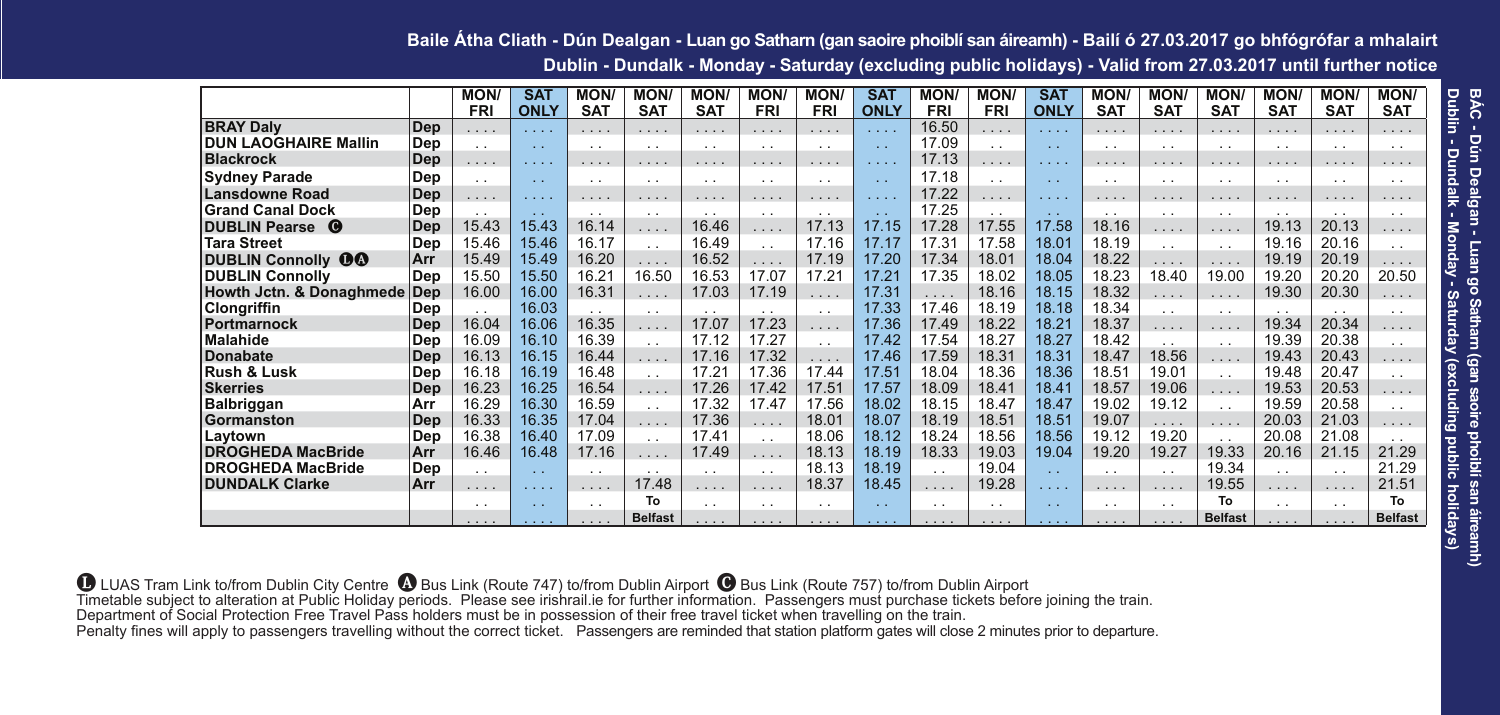|                                               |     | <b>MON/</b>          | <b>MON/</b>          | <b>FRI</b>  | <b>SAT</b>           | <b>MON/</b>          | <b>MON/</b>          | <b>MON/</b>          | <b>SAT</b>           |
|-----------------------------------------------|-----|----------------------|----------------------|-------------|----------------------|----------------------|----------------------|----------------------|----------------------|
|                                               |     | <b>FRI</b>           | <b>THUR</b>          | <b>ONLY</b> | <b>ONLY</b>          | <b>FRI</b>           | <b>FRI</b>           | <b>FRI</b>           | <b>ONLY</b>          |
| <b>BRAY Daly</b>                              | Dep | .                    | .                    |             |                      | .                    | .                    | .                    | .                    |
| <b>DUN LAOGHAIRE Mallin</b>                   | Dep | $\ddotsc$            | . .                  |             | . .                  | $\ddot{\phantom{0}}$ | $\cdot$ .            | . .                  | $\ddot{\phantom{0}}$ |
| <b>Blackrock</b>                              | Dep | .                    |                      |             |                      |                      | $\cdots$             |                      |                      |
| <b>Sydney Parade</b>                          | Dep | . .                  |                      |             |                      | . .                  | . .                  | . .                  |                      |
| <b>Lansdowne Road</b>                         | Dep | .                    |                      |             |                      |                      |                      |                      |                      |
| <b>Grand Canal Dock</b>                       | Dep | $\cdot$ .            |                      |             |                      | . .                  | . .                  | . .                  |                      |
| <b>DUBLIN Pearse</b><br>$\boldsymbol{\Theta}$ | Dep | 20.44                | 21.30                | 21.30       | 22.00                | 22.30                | 23.30                | .                    | 23.30                |
| <b>Tara Street</b>                            | Dep | 20.47                | 21.33                | 21.33       | 22.03                | 22.33                | 23.33                | $\ddot{\phantom{0}}$ | 23.33                |
| <b>DUBLIN Connolly</b><br>00                  | Arr | 20.50                | 21.36                | 21.36       | 22.06                | 22.36                | 23.36                | .                    | 23.36                |
| <b>DUBLIN Connolly</b>                        | Dep | 20.52                | 21.37                | 21.37       | 22.07                | 22.37                | 23.37                | $\ddot{\phantom{a}}$ | 23.37                |
| Howth Jctn. & Donaghmede                      | Dep | 21.02                | .                    |             | .                    | $\cdots$             | 23.47                | .                    | 23.47                |
| Clongriffin                                   | Dep | $\sim$               | $\ddot{\phantom{0}}$ |             | $\ddot{\phantom{0}}$ | $\cdot$ .            | $\cdot$ .            | . .                  | $\ddotsc$            |
| Portmarnock                                   | Dep | 21.06                | .                    | 1.1.1       |                      | .                    | 23.51                | .                    | 23.51                |
| Malahide                                      | Dep | 21.10                | 21.55                | 21.55       | 22.25                | 22.55                | 23.56                | $\ddot{\phantom{a}}$ | 23.56                |
| <b>Donabate</b>                               | Dep | 21.15                | 21.59                | 21.59       | 22.29                | 22.59                | 24.00                | .                    | 24.00                |
| <b>Rush &amp; Lusk</b>                        | Dep | 21.19                | 22.04                | 22.04       | 22.34                | 23.04                | 00.05                | $\ddot{\phantom{0}}$ | 00.05                |
| <b>Skerries</b>                               | Dep | 21.25                | 22.09                | 22.09       | 22.39                | 23.09                | 00.10                | .                    | 00.10                |
| Balbriggan                                    | Arr | 21.30                | 22.15                | 22.15       | 22.45                | 23.15                | 00.16                | $\ddot{\phantom{a}}$ | 00.16                |
| Gormanston                                    | Dep | 21.35                | 22.19                | 22.19       | 22.49                | 23.19                | 00.20                | .                    | 00.20                |
| Laytown                                       | Dep | 21.40                | 22.24                | 22.24       | 22.54                | 23.24                | 00.25                | $\ddot{\phantom{a}}$ | 00.25                |
| <b>DROGHEDA MacBride</b>                      | Arr | 21.48                | 22.32                | 22.31       | 23.02                | 23.31                | 00.32                | .                    | 00.32                |
| <b>DROGHEDA MacBride</b>                      | Dep | $\ddot{\phantom{0}}$ | $\ddot{\phantom{0}}$ | 22.32       | $\mathbb{R}^2$       | 23.32                | $\ddot{\phantom{a}}$ | 00.35                | 00.35                |
| <b>DUNDALK Clarke</b>                         | Arr | .                    |                      | 22.56       | .                    | 23.56                | .                    | 00.59                | 00.59                |
|                                               |     | . .                  |                      |             |                      | . .                  | $\cdot$ .            | . .                  | . .                  |
|                                               |     |                      |                      |             | $\cdots$             | $\cdots$             | .                    |                      |                      |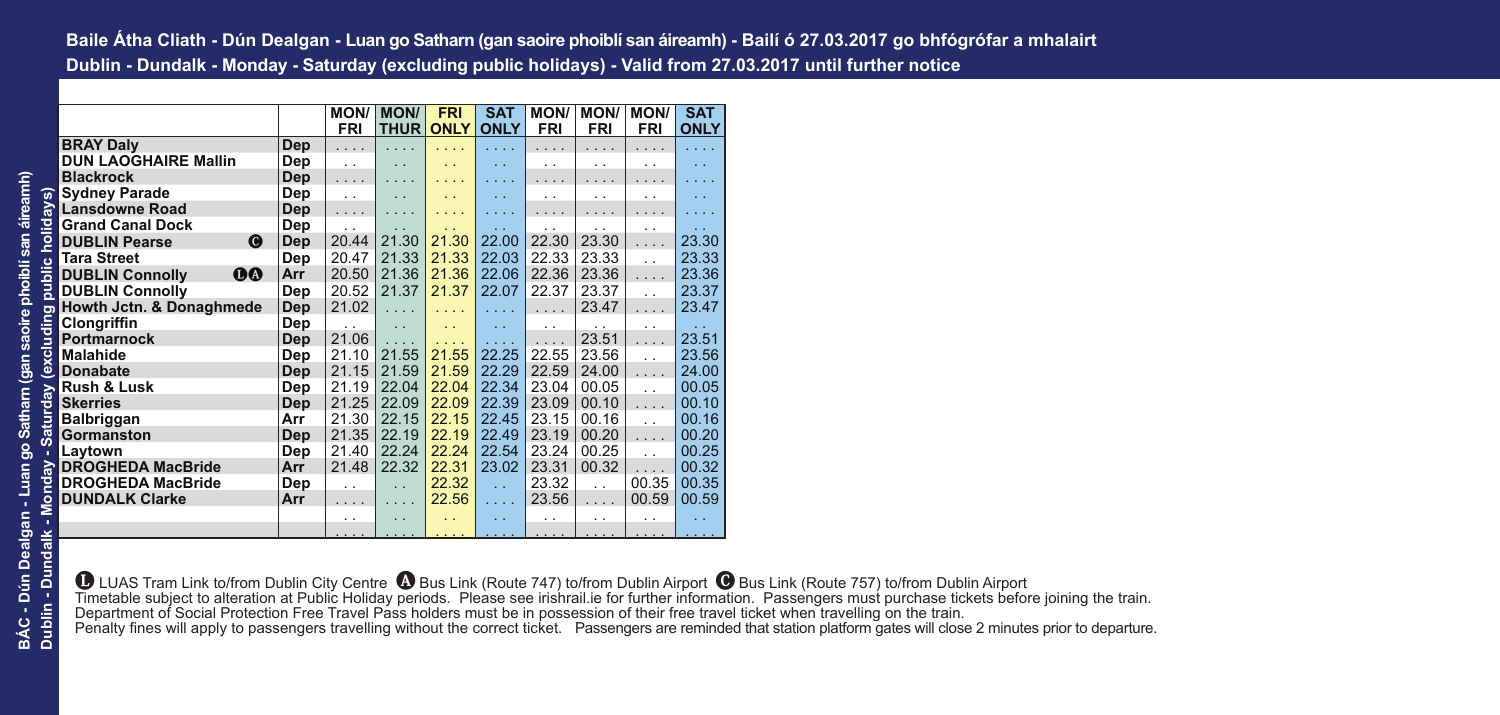#### **Baile Átha Cliath - Dún Dealgan - Dé Domhnaigh (gan saoire phoiblí san áireamh) - Bailí ó 27.03.2017 go bhfógrófar a mhalairt Dublin - Dundalk - Sunday (excluding public holidays) - Valid from 27.03.2017 until further notice**

|                                     |            | <b>SUN</b>      | <b>SUN</b>      | <b>SUN</b>      | <b>SUN</b>      | <b>SUN</b>      | <b>SUN</b>      | <b>SUN</b>      | <b>SUN</b>           | <b>SUN</b>           | <b>SUN</b>      | <b>SUN</b>           | <b>SUN</b>  | <b>SUN</b>      | <b>SUN</b>      |
|-------------------------------------|------------|-----------------|-----------------|-----------------|-----------------|-----------------|-----------------|-----------------|----------------------|----------------------|-----------------|----------------------|-------------|-----------------|-----------------|
|                                     |            | <b>ONLY</b>     | <b>ONLY</b>     | <b>ONLY</b>     | <b>ONLY</b>     | <b>ONLY</b>     | <b>ONLY</b>     | <b>ONLY</b>     | <b>ONLY</b>          | <b>ONLY</b>          | <b>ONLY</b>     | <b>ONLY</b>          | <b>ONLY</b> | <b>ONLY</b>     | <b>ONLY</b>     |
| $\bullet$<br><b>DUBLIN Pearse</b>   | Dep        | 09.15           | 1.1.1           | 11.18           | 1.1.1           | 13.15           | 1.1.1           | 15.15           | 1.1.1                | 17.15                | .               | 19.10                | 20.15       | 21.15           | 23.30           |
| <b>Tara Street</b>                  | Dep        | 09.18           | $\cdot$ $\cdot$ | 11.21           | $\sim$          | 13.18           | $\cdot$ $\cdot$ | 15.18           | $\cdot$ .            | 17.18                | $\cdot$ $\cdot$ | 19.13                | 20.18       | 21.18           | 23.33           |
| <b>OQ</b><br><b>DUBLIN Connolly</b> | Arr        | 09.21           | 1.1.1           | 11.24           | 1.1.1           | 13.21           | .               | 15.21           | 1.1.1                | 17.21                | .               | 19.16                | 20.21       | 21.21           | 23.36           |
| <b>DUBLIN Connolly</b>              | Dep        | 09.22           | 10.00           | 11.25           | 12.00           | 13.22           | 14.00           | 15.22           | 16.00                | 17.22                | 19.00           | 19.17                | 20.22       | 21.22           | 23.37           |
| <b>Howth Jctn. &amp; Donaghmede</b> | Dep        | 09.32           | 1.1.1           | 11.35           | 1.1.1           | 13.31           | $\cdots$        | 15.32           | 1.1.1                | 17.32                | 1.1.1           | 19.27                | 20.34       | 21.32           | 23.48           |
| Clongriffin                         | Dep        | $\cdot$ $\cdot$ | $\cdot$ .       | 11.37           | $\cdot$ .       | $\cdot$ .       | $\cdot$ $\cdot$ | $\sim$          | $\cdot$ $\cdot$      | $\cdot$ $\cdot$      | $\cdot$ $\cdot$ | $\sim$               | $\cdot$ .   | $\cdot$ $\cdot$ | 23.50           |
| <b>Portmarnock</b>                  | Dep        | 09.36           | 1.1.1           | 11.40           | 1.1.1           | 13.35           | .               | 15.36           | 1.1.1                | 17.36                | 1.1.1           | 19.31                | 20.38       | 21.36           | 23.53           |
| <b>Malahide</b>                     | Dep        | 09.40           | $\cdot$ $\cdot$ | 11.45           | $\cdot$ .       | 13.39           | $\cdot$ $\cdot$ | 15.40           | $\ddot{\phantom{0}}$ | 17.40                | $\cdot$ .       | 19.35                | 20.43       | 21.40           | 23.58           |
| <b>Donabate</b>                     | Dep        | 09.45           | .               | 11.49           | .               | 13.44           | .               | 15.45           | $\ldots$ .           | 17.45                | .               | 19.40                | 20.47       | 21.45           | 00.02           |
| Rush & Lusk                         | Dep        | 09.49           | $\cdot$ $\cdot$ | 11.54           | $\cdot$ .       | 13.48           | $\cdot$ $\cdot$ | 15.49           | $\cdot$ $\cdot$      | 17.49                | $\cdot$ .       | 19.44                | 20.52       | 21.49           | 00.07           |
| <b>Skerries</b>                     | Dep        | 09.55           | 1.1.1           | 11.59           | 1.1.1           | 13.54           | .               | 15.55           | 1.1.1                | 17.55                | 1.1.1           | 19.50                | 20.57       | 21.55           | 00.12           |
| Balbriggan                          | Arr        | 10.00           | $\cdot$ $\cdot$ | 12.05           | $\cdot$ .       | 13.59           | $\cdot$ $\cdot$ | 16.00           | $\ddot{\phantom{0}}$ | 18.00                | $\cdot$ .       | 19.55                | 21.03       | 22.00           | 00.18           |
| Gormanston                          | <b>Dep</b> | 10.05           | .               | 12.09           | .               | 14.04           | .               | 16.05           | $\ldots$ .           | 18.05                | 1.1.1           | 20.00                | 21.07       | 22.05           | 00.22           |
| Laytown                             | Dep        | 10.11           | $\cdot$ $\cdot$ | 12.14           | $\cdot$ $\cdot$ | 14.10           | $\cdot$ $\cdot$ | 16.11           | $\cdot$ .            | 18.11                | $\cdot$ $\cdot$ | 20.06                | 21.14       | 22.11           | 00.27           |
| <b>DROGHEDA MacBride</b>            | Arr        | 10.19           | 10.32           | 12.23           | 12.32           | 14.18           | 14.32           | 16.19           | 16.32                | 18.19                | 19.33           | 20.14                | 21.21       | 22.19           | 00.34           |
| <b>DROGHEDA MacBride</b>            | Dep        | $\cdot$ .       | 10.32           | $\sim$          | 12.32           | $\cdot$ $\cdot$ | 14.32           | $\ddotsc$       | 16.32                | $\ddot{\phantom{0}}$ | 19.33           | $\cdot$ .            | 21.22       | 22.20           | 00.36           |
| <b>DUNDALK Clarke</b>               | Arr        | 1.1.1           | 10.54           | 1.1.1           | 12.54           | .               | 14.54           | .               | 16.54                | .                    | 19.55           | $\cdots$             | 21.46       | 22.43           | 01.01           |
|                                     |            | $\cdot$ .       | To              | $\cdot$ $\cdot$ | To              | $\cdot$ .       | To              | $\cdot$ $\cdot$ | To                   | $\cdot$ $\cdot$      | To              | $\ddot{\phantom{0}}$ | $\cdot$ .   | $\cdot$ .       | $\cdot$ $\cdot$ |
|                                     |            | .               | <b>Belfast</b>  | .               | <b>Belfast</b>  | 1.1.1           | <b>Belfast</b>  | 1.1.11          | <b>Belfast</b>       | 1.1.1                | <b>Belfast</b>  | 1.1.1                | 1.1.1       | .               | 1.1.1           |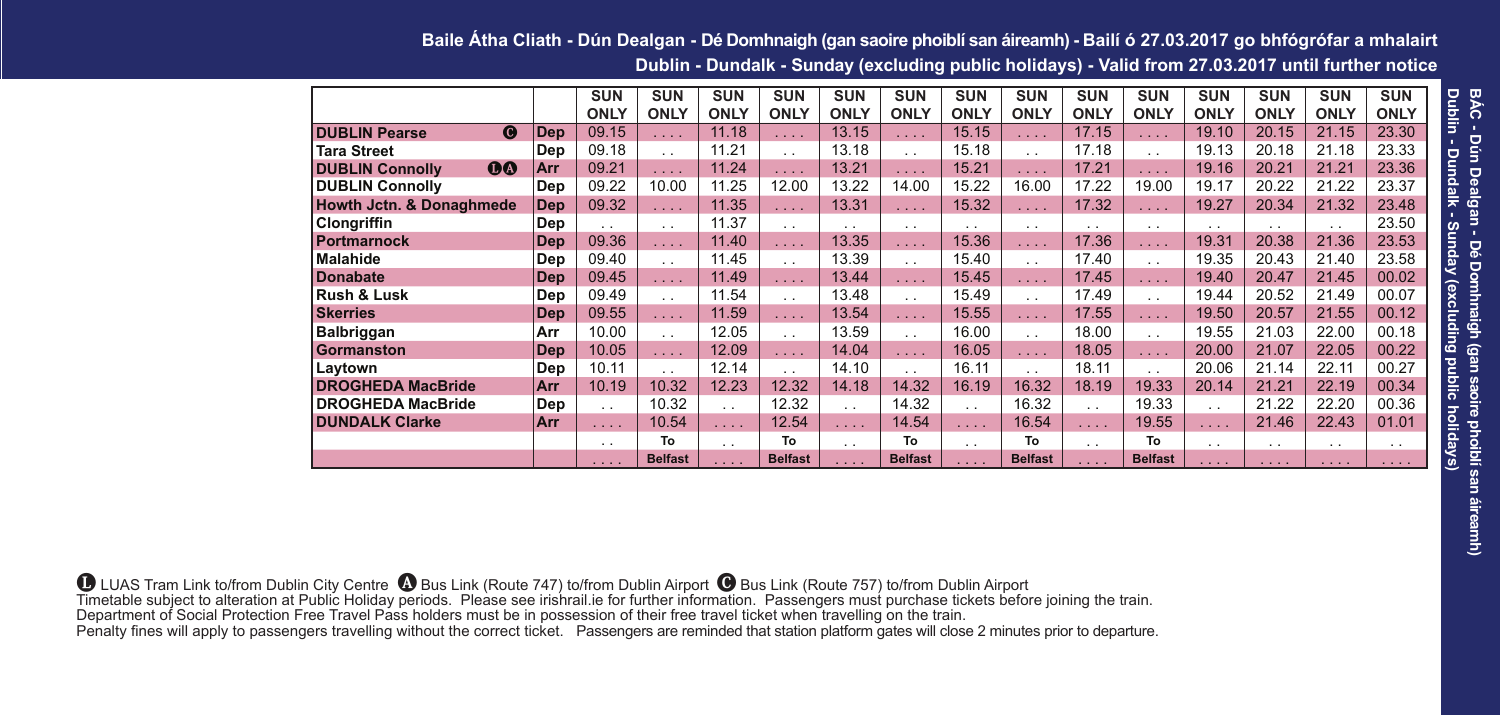# **Dún Dealgan - Baile Átha Cliath - Luan go Satharn (gan saoire phoiblí san áireamh) - Bailí ó 27.03.2017 go bhfógrófar a mhalairt Dundalk - Dublin - Monday - Saturday (excluding public holidays) - Valid from 27.03.2017 until further notice**

|                                               |             | <b>MON</b>      | <b>MON</b>      | <b>MON/</b>     | <b>MON/</b>     | <b>MON</b>      | <b>MON</b>   | <b>SAT</b>  | <b>MON</b>      | <b>MON/</b>     | <b>SAT</b>  | MON/            | <b>MON/</b>     | <b>SAT</b>    | <b>MON</b>           | <b>MON/</b>     | <b>MON</b>      | <b>MON/</b>     | <b>MON</b>      | <b>MON/</b>     | <b>MON</b>      |
|-----------------------------------------------|-------------|-----------------|-----------------|-----------------|-----------------|-----------------|--------------|-------------|-----------------|-----------------|-------------|-----------------|-----------------|---------------|----------------------|-----------------|-----------------|-----------------|-----------------|-----------------|-----------------|
|                                               |             | <b>FRI</b>      | <b>SAT</b>      | <b>FRI</b>      | FRI             | FRI             | FRI          | <b>ONLY</b> | FRI             | <b>FRI</b>      | <b>ONLY</b> | <b>SAT</b>      | <b>FRI</b>      | <b>ONLY</b>   | <b>SAT</b>           | <b>SAT</b>      | <b>SAT</b>      | <b>SAT</b>      | <b>SAT</b>      | <b>SAT</b>      | <b>SAT</b>      |
|                                               |             |                 | $\cdots$        | .               | .               | .               | From         | .           | $\cdots$        | 1.1.1           | 1.1.1       | From            |                 | 1.1.1.1       | From                 | .               |                 | $\cdots$        | From            | .               | .               |
|                                               |             | $\sim$          | $\cdot$ $\cdot$ | $\cdot$ $\cdot$ | $\cdot$ $\cdot$ | $\cdot$ $\cdot$ | <b>Newry</b> | $\sim$      | $\cdot$ $\cdot$ | $\cdot$ $\cdot$ | $\sim$      | <b>Belfast</b>  | $\cdot$ $\cdot$ | $\sim$        | <b>Belfast</b>       | $\cdot$ $\cdot$ | $\cdot$ $\cdot$ | $\cdot$ .       | <b>Belfast</b>  | $\cdot$ $\cdot$ | $\cdot$ $\cdot$ |
| <b>DUNDALK Clarke</b>                         | $\sf l$ Dep | 05.40           | .               | .               | 06.30           | .               | 07.00        | 07.05       | 07.10           | .               | 1.1.1       | 08.00           | .               | 08.15         | 09.15                | .               | 10.10           | 11.00           | 11.47           | .               | 12.50           |
| <b>DROGHEDA MacBride</b>                      | Arr         | 06.03           |                 | $\cdot$ $\cdot$ | 06.54           | $\cdot$ $\cdot$ | 07.20        | 07.28       | 07.34           |                 | $\sim$      | 08.22           | $\cdot$ $\cdot$ | 08.38         | $\sim$               | $\cdot$ $\cdot$ | 10.33           | 11.23           | 12.08           | $\cdot$ $\cdot$ | 13.13           |
| <b>DROGHEDA MacBride</b>                      | Dep         | 06.04           | 06.30           | 06.47           | 06.55           | 07.12           | 07.22        | 07.29       | 07.36           | 08.00           | 08.00       | 08.22           | 08.35           | 08.39         | .                    | 09.40           | 10.34           | 11.24           | 12.08           | 12.20           | 13.14           |
| Laytown                                       | Dep         | 06.11           | 06.36           | 06.53           | 07.02           | 07.18           | 07.30        | 07.36       | 07.43           | 08.06           | 08.06       | $\cdot$ $\cdot$ | 08.41           | 08.45         | $\sim$               | 09.46           | 10.40           | 11.30           | $\sim$          | 12.26           | 13.20           |
| Gormanston                                    | Dep         | .               | 06.42           |                 | 07.08           | 07.24           |              | 07.42       | 07.49           | 08.12           | 08.12       | $\cdots$        | 08.48           | 08.51         | $\sim$ $\sim$        | 09.52           | $\cdot$ $\cdot$ |                 | $\cdots$        | 12.32           | 13.26           |
| <b>Balbriggan</b>                             | Dep         | 06.19           | 06.46           | 07.01           | 07<br>.12       | 07.28           | 07.38        | 07.46       | 07.54           | 08.15           | 08.15       | $\cdot$ $\cdot$ | 08.51           | 08.54         | $\ddot{\phantom{0}}$ | 09.55           | 10.49           | 11.38           | $\sim$          | 12.35           | 13.29           |
| <b>Skerries</b>                               | Dep         | 06.26           | 06.52           | 07.07           | 07<br>$-19$     | 07.35           | 07.45        | 07.52       | 08.01           | 08.21           | 08.21       |                 | 08.57           | 09.00         | .                    | 10.01           | 10.55           | 11.44           | $\cdots$        | 12.41           | 13.35           |
| Rush & Lusk                                   | Dep         | 06.33           | 06.59           | 07.14           | 07<br>26        | 07.41           | 07.52        | 07.59       | 08.09           | 08.28           | 08.28       | $\cdot$ $\cdot$ | 09.04           | 09.07         | $\sim$               | 10.08           | 11.01           | 11.50           | $\cdot$ $\cdot$ | 12.48           | 13.42           |
| <b>Donabate</b>                               | Dep         | 06.37           | 07.03           | 07.19           | 07.30           | 07.46           | 07.57        | 08.04       | 08.14           | 08.32           | 08.32       | $\cdots$        | 09.08           | 09.11         | .                    | 10.12           | 11.05           | 11.54           | $\cdots$        | 12.52           | 13.46           |
| Malahide                                      | Dep         |                 | 07.08           | 07.24           | 07.36           | 07.51           | 08.03        | 08.09       | $\cdot$ .       | 08.37           | 08.37       | . .             | 09.12           | 09.15         | $\cdot$ $\cdot$      | 10.16           | 11.11           | 11.59           | $\sim$          | 12.56           | 13.50           |
| <b>Portmarnock</b>                            | Dep         | .               | 07.13           | 07.29           | .               | 07.56           | $\cdots$     | 08.13       | .               | 08.41           | 08.41       | .               | 09.17           |               | $\cdots$             | 10.21           | 11.15           | 12.03           | $\cdots$        | $\cdots$        | 13.56           |
| <b>Clongriffin</b>                            | Dep         |                 | $\cdot$ $\cdot$ | $\sim$          |                 | 07.59           |              | $\sim$      | $\sim$          |                 | $\sim$      | $\cdot$ $\cdot$ | $\sim$          | $\sim 100$    | $\cdot$ $\cdot$      | 10.23           | 11.18           | $\cdot$ .       | $\cdot$ $\cdot$ | $\cdot$ $\cdot$ | $\cdot$ $\cdot$ |
| Howth Jctn. & Donaghmede                      | ∣Dep        | 06.47           | 07.17           |                 | 07.43           | 08.01           | .            | .           | .               | 08.45           | 08.45       | $\cdots$        | 09.20           | 1.1.1.1       | $\cdots$             | 10.25           | 11.20           | .               | .               | .               | 14.00           |
| <b>DUBLIN Connolly</b>                        | Arr         | 06.58           | 07.30           | 07.45           | 07.59           | 08.13           | 08.18        | 08.30       | 08.35           | 08.58           | 08.58       | 09.00           | 09.30           | 09.31         | 10.05                | 10.35           | 11.30           | 12.15           | 12.40           | 13.13           | 14.13           |
| <b>OQ</b><br><b>DUBLIN Connolly</b>           | Dep         | 06.59           | 07.31           | 07.46           | 08.00           | 08.15           | .            | 08.31       | 08.37           | 09.00           | 09.00       | $\cdots$        | 09.31           | 09.32         | .                    | 10.37           | .               | 12.16           | 1.1.1           | 13.14           | 14.14           |
| <b>Tara Street</b>                            | Dep         | 07.02           | 07.34           | 07.49           | 08.03           | 08.19           | $\cdot$ .    | 08.34       | 08.40           | 09.02           | 09.02       | $\cdot$ .       | 09.34           | 09.35         | $\sim$               | 10.40           | $\cdot$ .       | 12.20           | $\sim$          | 13.17           | 14.16           |
| $\boldsymbol{\Theta}$<br><b>DUBLIN Pearse</b> | l Arr       | 07.04           | 07.35           | 07.51           | 08.05           | 08.21           | .            | 08.36       | 08.42           | 09.06           | 09.05       | $\cdots$        | 09.36           | 09.37         | .                    | 10.43           | .               | 12.23           | 1.1.1           | 13.19           | 14.18           |
| <b>Grand Canal Dock</b>                       | Dep         | $\cdot$ $\cdot$ | $\cdot$ .       | $\cdot$ $\cdot$ | 08.09           | 08.25           | $\cdot$ .    | $\sim$      | 08.45           | 09.09           | $\sim$      | $\cdot$ .       | $\cdot$ .       | $\sim$        | $\sim$               | $\cdot$ $\cdot$ | $\cdot$ $\cdot$ | $\cdot$ $\cdot$ | $\sim$          | $\cdot$ $\cdot$ | $\cdot$ $\cdot$ |
| Lansdowne Road                                | $\sf Dep$   | 1.1.1           | .               | .               | 08.12           | 08.28           | .            | 1.1.1       | 08.48           | 09.12           | .           | 1.1.1           | .               | 1.1.1.1       | $\cdots$             | .               |                 |                 | 1.1.1           | $\cdots$        |                 |
| <b>Sydney Parade</b>                          | Dep         | $\cdot$ $\cdot$ | $\cdot$ $\cdot$ | $\cdot$ .       | 08.16           | 08.32           | $\sim$       | $\sim$      | 08.52           | 09.16           | $\sim$      | $\cdot$ $\cdot$ | $\sim$          | $\sim$        | $\sim$               | $\cdot$ $\cdot$ | $\cdot$ .       | $\cdot$ $\cdot$ | $\sim$          | $\cdot$ $\cdot$ | $\cdot$ $\cdot$ |
| <b>Blackrock</b>                              | $\sf Dep$   | .               | .               | .               | 08.21           | 08.37           | .            |             | 08.57           | 09.20           | .           | $\cdots$        | $\cdots$        |               | $\cdots$             | $\cdots$        | $\cdots$        | .               | $\cdots$        | .               | .               |
| <b>DUN LAOGHAIRE Mallin</b>                   | Dep         | $\cdot$ $\cdot$ | $\cdot$ $\cdot$ | $\sim$          | 08.26           | 08.42           | $\sim$       | $\sim$      | 09.02           | 09.26           | $\sim$      | $\cdot$ $\cdot$ | $\sim$          | $\sim$ $\sim$ | $\cdot$ $\cdot$      | $\cdot$ $\cdot$ | $\cdot$ .       | $\cdot$ .       | $\sim$          | $\sim$          | $\cdot$ .       |
| <b>BRAY Daly</b>                              | <b>Arr</b>  |                 |                 |                 | 08.45           | 09.00           |              |             | 09.20           | 09.44           |             |                 |                 |               |                      |                 |                 |                 |                 |                 |                 |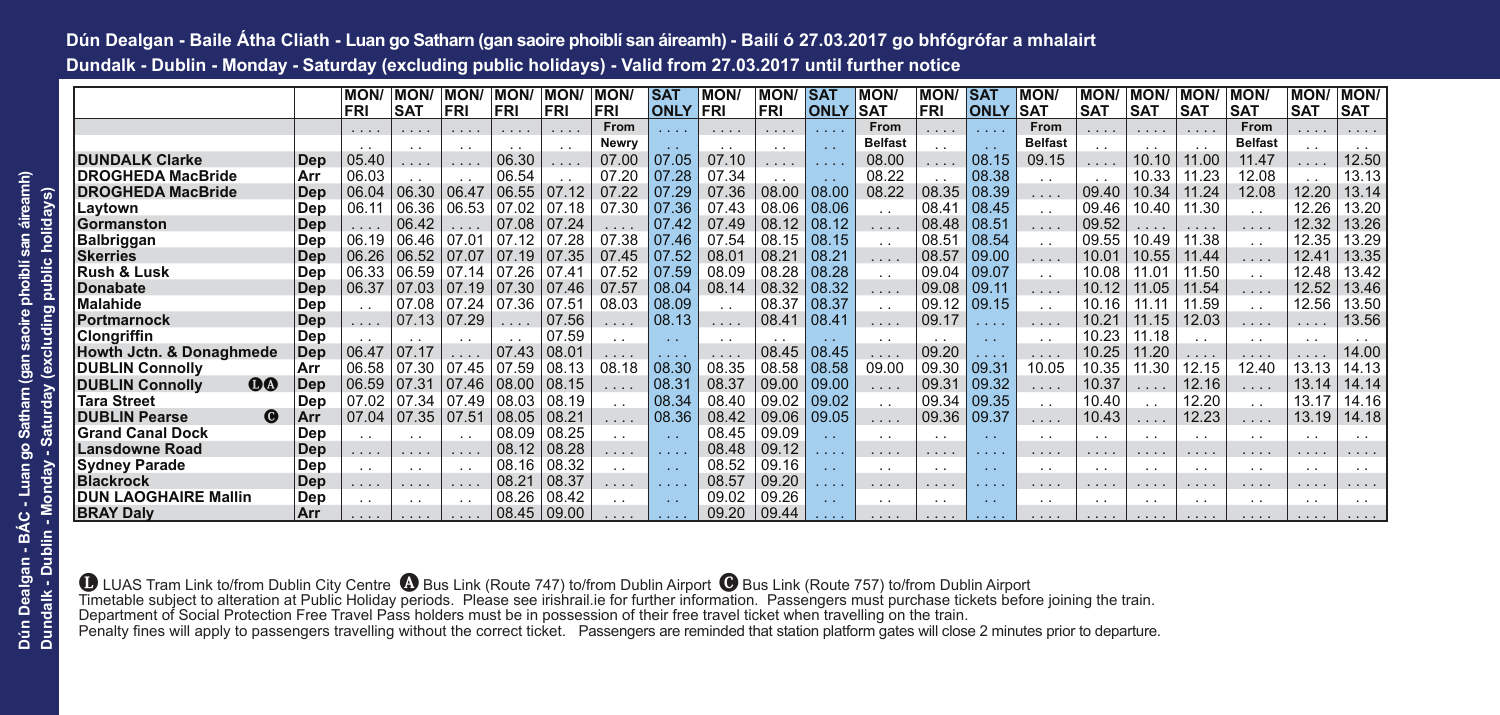#### **Dún Dealgan - Baile Átha Cliath - Luan go Satharn (gan saoire phoiblí san áireamh) - Bailí ó 27.03.2017 go bhfógrófar a mhalairt Dundalk - Dublin - Monday - Saturday (excluding public holidays) - Valid from 27.03.2017 until further notice**

|                                               |            | <b>MON/</b>     | <b>MON</b>      | <b>MON/</b> | <b>MON/</b>     | <b>SAT</b>                                          | <b>MON</b>      | <b>MON</b>      | <b>MON</b>           | <b>MON/</b>          | <b>FRI</b>           | <b>MON</b> | <b>MON/</b>     | <b>MON</b>      | <b>MON</b>      | MON.            | <b>MON</b>      | <b>MON</b>      | <b>MON</b>      | <b>MON</b>      | <b>MON/</b>     |
|-----------------------------------------------|------------|-----------------|-----------------|-------------|-----------------|-----------------------------------------------------|-----------------|-----------------|----------------------|----------------------|----------------------|------------|-----------------|-----------------|-----------------|-----------------|-----------------|-----------------|-----------------|-----------------|-----------------|
|                                               |            | <b>SAT</b>      | <b>SAT</b>      | <b>SAT</b>  | FRI             | <b>ONLY</b>                                         | <b>SAT</b>      | <b>SAT</b>      | <b>FRI</b>           | <b>SAT</b>           | <b>ONLY</b>          | <b>SAT</b> | <b>SAT</b>      | <b>SAT</b>      | <b>FRI</b>      | <b>SAT</b>      | <b>SAT</b>      | <b>SAT</b>      | <b>SAT</b>      | <b>SAT</b>      | <b>SAT</b>      |
|                                               |            | $\cdots$        | From            | 1.1.1       | $\cdots$        | 1.1.1.1                                             | 1.1.1           | From            | $\cdots$             | 1.1.1                | 1.1.1                | 1.1.1      | $\cdots$        | From            |                 | $\cdots$        | $\cdots$        | From            |                 | From            | .               |
|                                               |            | $\sim$          | <b>Belfast</b>  | $\sim$      | $\sim$          | $\sim$ $\sim$                                       | $\sim$          | <b>Belfast</b>  | $\cdot$ $\cdot$      | $\cdot$ $\cdot$      | $\sim$ $\sim$        | $\sim$     | $\sim$          | <b>Belfast</b>  | $\cdot$ .       | $\sim$ $\sim$   | $\sim$          | <b>Belfast</b>  | $\cdot$ .       | <b>Belfast</b>  | $\cdot$ $\cdot$ |
| <b>DUNDALK Clarke</b>                         | Dep        | $\cdots$        | 13.47           | .           | .               | 1.1.1.1                                             | $\cdots$        | 15.20           | .                    | .                    | 16.05                | $\cdots$   | $\cdots$        | 17.20           | .               | .               | $\cdots$        | 19.20           |                 | 21.20           | .               |
| <b>IDROGHEDA MacBride</b>                     | Arr        | $\sim$          | 14.08           |             | . .             | $\sim$                                              | $\sim$          | 15.41           | $\cdot$ $\cdot$      | $\cdot$ $\cdot$      | 16.28                |            |                 | 17.41           | $\cdot$ .       |                 | $\sim$          | 19.41           |                 | 21.41           | $\cdot$ $\cdot$ |
| <b>DROGHEDA MacBride</b>                      | <b>Dep</b> | 13.38           | 14.08           | 14.17       | 14.37           | 14.37                                               | 15.15           | 15.41           | 15.50                | 16.05                | 16.30                | 17.00      | 17.30           | 17.41           | .               | 18.00           | 18.50           | 19.41           | 20.05           | 21.41           | 22.05           |
| Laytown                                       | Dep        | 13.44           | $\cdot$ $\cdot$ | 14.23       | 14.43           | 14.43                                               | 15.21           | $\cdot$ $\cdot$ | $\cdot$ .            | 16.11                |                      | 17.06      | . .             | $\cdot$ $\cdot$ | $\cdot$ .       | 18.06           | 18.56           | $\cdot$ $\cdot$ | 20.11           | $\cdot$ $\cdot$ | 22.11           |
| <b>Gormanston</b>                             | Dep        | 13.51           | .               | 14.30       | 14.50           | 14.50                                               | 15.27           | .               | $\cdots$             | 16.17                |                      | 17.13      |                 | .               |                 | 18.12           | 19.02           |                 | 20.18           | .               | 22.17           |
| Balbriggan                                    | Dep        | 13.54           | $\cdot$ $\cdot$ | 14.33       | 14.53           | 14.53                                               | 15.30           | $\cdot$ $\cdot$ | 16.04                | 16.21                |                      | 17.16      | $\sim$          | $\cdot$ $\cdot$ | 17.55           | 18.15           | 19.05           | $\cdot$ $\cdot$ | 20.21           | $\cdot$ $\cdot$ | 22.20           |
| <b>Skerries</b>                               | Dep        | 14.00           | .               | 14.39       | 14.59           | 14.59                                               | 15.36           | .               | 16.10                | 16.27                |                      | 17.22      |                 |                 | 18.01           | 18.21           | 19.11           | .               | 20.27           | .               | 22.26           |
| <b>Rush &amp; Lusk</b>                        | Dep        | 14.07           | $\cdot$ $\cdot$ | 14.46       | 15.06           | 15.06                                               | 15.43           | $\cdot$ $\cdot$ | 16.16                | 16.33                |                      | 17.29      |                 | $\cdot$ $\cdot$ | $\sim$          | 18.28           | 19.18           |                 | 20.34           | $\cdot$ $\cdot$ | 22.33           |
| <b>Donabate</b>                               | Dep        | 14.11           | .               | 14.50       | 15.10           | 15.10                                               | 15.47           | .               | 16.20                | 16.37                |                      | 17.33      |                 | .               | $\cdots$        | 18.32           | 19.22           | .               | 20.38           | .               | 22.37           |
| <b>Malahide</b>                               | Dep        | 14.15           | $\cdot$ .       | 14.54       | 15.14           | 15.14                                               | 15.52           | $\ddotsc$       | 16.25                | 16.42                |                      | 17.37      |                 | $\cdot$ .       | $\cdot$ .       | 18.38           | 19.26           | $\cdot$ $\cdot$ | 20.42           | $\cdot$ .       | 22.41           |
| <b>Portmarnock</b>                            | Dep        | $\cdots$        | .               | $\cdots$    | $\cdots$        | $\mathbf{v} = \mathbf{v} + \mathbf{v} + \mathbf{v}$ | 15.57           | .               | $\cdots$             | 16.47                | .                    | 17.42      | $\cdots$        | .               | $\cdots$        | 18.43           | 19.31           |                 | 20.47           | .               | 22.46           |
| Clongriffin                                   | Dep        | $\sim$          | $\cdot$ $\cdot$ | . .         | $\cdot$ $\cdot$ | $\sim$                                              | 15.59           | $\cdot$ $\cdot$ | $\ddot{\phantom{0}}$ | $\cdot$ $\cdot$      |                      | $\cdot$ .  | $\cdot$ $\cdot$ | $\cdot$ $\cdot$ | $\sim$          |                 | $\cdot$ .       | $\cdot$ $\cdot$ |                 | $\cdot$ $\cdot$ | $\cdot$ $\cdot$ |
| Howth Jctn. & Donaghmede                      | Dep        | .               | .               | $\cdots$    | $\cdots$        | 1.1.1                                               | 16.02           | $\cdots$        | $\cdots$             | 16.50                |                      | 17.45      |                 | .               | $\cdots$        | 18.46           | 19.34           | .               | 20.50           | .               | 22.49           |
| <b>DUBLIN Connolly</b>                        | Arr        | 14.30           | 14.40           | 15.15       | 15.30           | 15.30                                               | 16.13           | 16.20           | 16.43                | 17.02                | 17.14                | 17.58      | 18.13           | 18.15           | 18.32           | 18.57           | 19.45           | 20.15           | 21.00           | 22.15           | 23.01           |
| $\bf{00}$<br><b>DUBLIN Connolly</b>           | Dep        | 14.31           | 1.1.1           | $\cdots$    | 15.32           | .                                                   | 16.14           | .               | $\cdots$             | 17.04                |                      | 18.00      | 1.1.1           | .               | 18.33           | 18.58           | 19.46           | .               | 21.01           | 1.1.1           | 1.1.1           |
| Tara Street                                   | Dep        | 14.34           | $\cdot$ $\cdot$ | $\sim$      | 15.34           | $\sim$                                              | 16.16           | $\cdot$ $\cdot$ | $\cdot$ $\cdot$      | 17.07                |                      | 18.03      | $\sim$          | $\cdot$ $\cdot$ | 18.36           | 19.01           | 19.49           | $\cdot$ $\cdot$ | 21.04           | $\sim$          | $\cdot$ $\cdot$ |
| $\boldsymbol{\Theta}$<br><b>DUBLIN Pearse</b> | Arr        | 14.36           | .               | $\cdots$    | 15.38           | 1.1.1                                               | 16.19           | .               | .                    | 17.09                | .                    | 18.05      |                 |                 | 18.38           | 19.03           | 19.51           |                 | 21.07           | .               | $\cdots$        |
| <b>Grand Canal Dock</b>                       | Dep        | $\sim$          | $\cdot$ $\cdot$ |             | . .             | $\sim$                                              | $\cdot$ $\cdot$ | $\cdot$ $\cdot$ | $\sim$               | $\sim$               | $\sim$               | $\cdot$ .  | $\sim$          | $\cdot$ .       | $\cdot$ $\cdot$ | $\cdot$ .       | $\sim$          |                 | . .             | $\sim$          | $\cdot$ $\cdot$ |
| Lansdowne Road                                | Dep        | $\cdots$        | .               | $\cdots$    | 15.42           | 1.1.1.1                                             | 1.1.1           | $\cdots$        | $\cdots$             | 1.1.1                | .                    | 1.1.1      | 1.1.1           | .               | 1.1.1           | .               | 1.1.1           | .               | .               | $\cdots$        | 1.1.1           |
| <b>Sydney Parade</b>                          | Dep        | $\cdot$ $\cdot$ | $\cdot$ $\cdot$ |             | 15.46           | $\sim$                                              | $\cdot$ $\cdot$ | $\cdot$ $\cdot$ | $\sim$               | $\cdot$ $\cdot$      | $\sim$               | $\cdot$ .  | $\cdot$ $\cdot$ | $\cdot$ $\cdot$ | $\sim$          | $\sim$          | $\cdot$ $\cdot$ | $\cdot$ $\cdot$ | $\sim$          | $\cdot$ $\cdot$ | $\cdot$ $\cdot$ |
| <b>Blackrock</b>                              | Dep        | .               | $\cdots$        | $\cdots$    | 15.51           | .                                                   | .               | $\cdots$        | $\cdots$             | .                    | .                    | .          | $\cdots$        | .               | $\cdots$        | .               | $\cdots$        | $\cdots$        | $\cdots$        | $\cdots$        | .               |
| <b>DUN LAOGHAIRE Mallin</b>                   | Dep        | $\cdot$ $\cdot$ | $\cdot$ $\cdot$ |             | 15.56           |                                                     | $\cdot$ $\cdot$ | $\cdot$ $\cdot$ | $\sim$               | $\ddot{\phantom{0}}$ | $\ddot{\phantom{1}}$ | $\cdot$ .  | $\cdot$ $\cdot$ | $\cdot$ $\cdot$ | $\cdot$ .       | $\cdot$ $\cdot$ | $\cdot$ .       | $\cdot$ $\cdot$ | $\cdot$ $\cdot$ | $\cdot$ .       | $\cdot$ .       |
| <b>BRAY Daly</b>                              | Arr        |                 |                 |             | 16.16           |                                                     |                 | 1.1.1           |                      |                      | .                    | $\cdots$   |                 | 1.1.1.1         |                 |                 |                 |                 |                 |                 |                 |